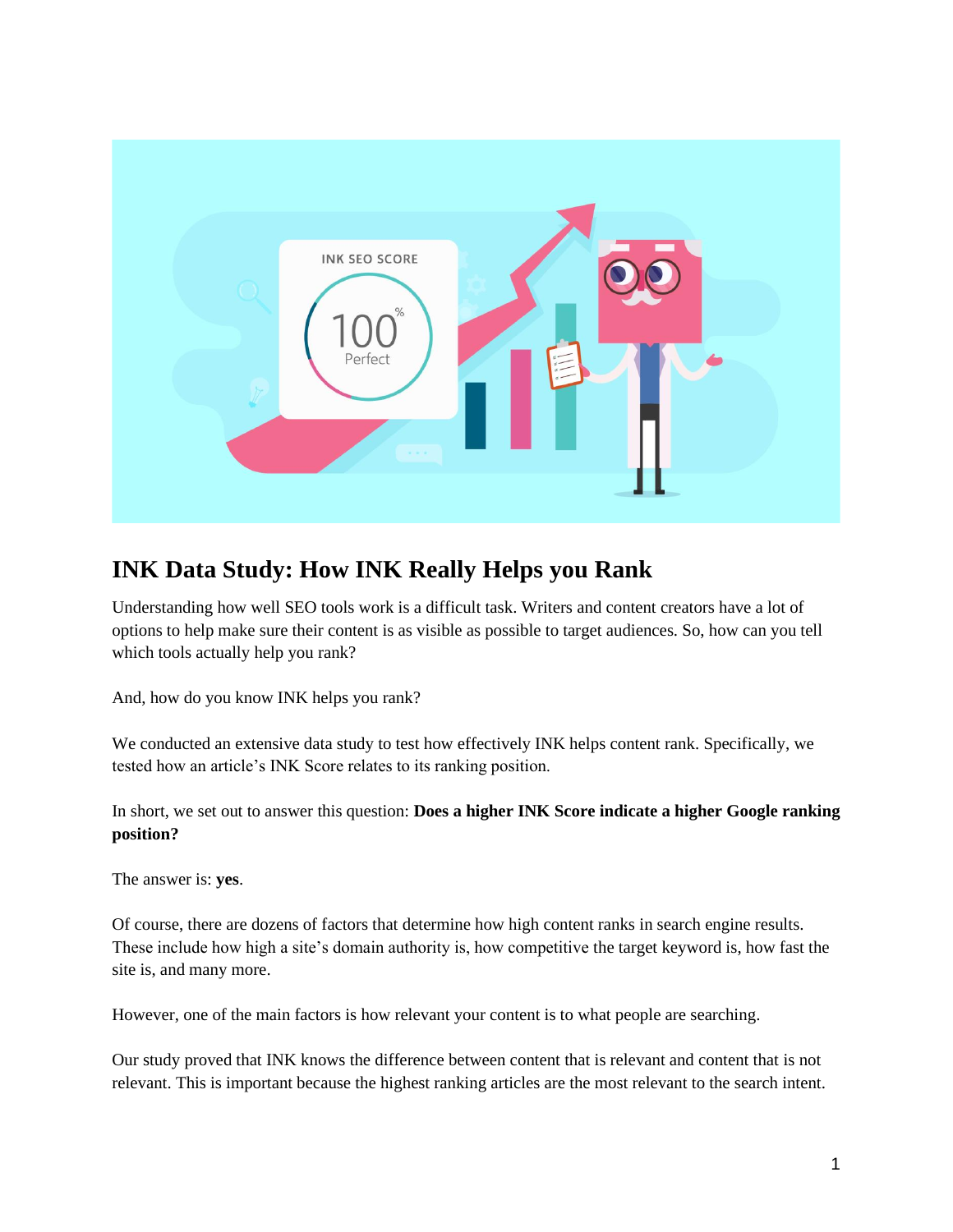For these reasons, your INK Score is calculated based on:

- How relevant your content is to the keyword you are targeting.
- Other content already ranking in Google that is targeting the same keyword you are targeting.

This is why INK is designed around achieving the highest INK Score possible for your target keyword(s). Your INK Score indicates how relevant your content is to what your audience is searching *and* how well you can expect your content to perform against your stiffest competitors.

We know that the Top 10 Google search results reflect the most relevant content for a given search intent. INK Scores are, in part, a clear measure of how relevant your content is.

As a measure of predicting how likely an article is to rank, our study examined what is already ranking, used INK to assign this existing content an INK Score, and proved that content with higher INK scores is more likely to rank in Google's top 10.

## **Main Takeaways: What These Results Mean For You**

#### **1) Why should I trust the INK Score when it comes to SEO?**

How high your INK Score is can be the difference between good and excellent content. Your INK Score is weighted against the content that is already ranking competitively in Google results. Our data study proved that the higher the INK Score, the higher the chance of ranking in the top 10 Google results.

#### **2) What INK Score should I aim for?**

#### **Minimum INK Score:** 80%

- This score means your content is relevant to the keyword(s) and topics you are targeting.
- We would consider this a B grade. It's above average, but there's room for improvement.

#### **Great INK Score:** 91 - 96%

- This range means your content is about 2-3x more likely to rank in the top 10 Google results compared to the average relevant, top 100 article.
- This would be like getting an A-. grade. You're better than most, but you still have some work to do in order to be at the top of the class.

#### **Excellent INK Score:** 97-99%

- Once you achieve an INK Score of 97%, your content is at least **4x more likely to rank** in the top 10 Google results compared to the average relevant, top 100 article.
- This shows that the closer you are to 100%, the stronger your chances of ranking competitively are.
- This would be like getting an A grade. But, the closer you are to 100%, the more likely you are to be at the top of the class.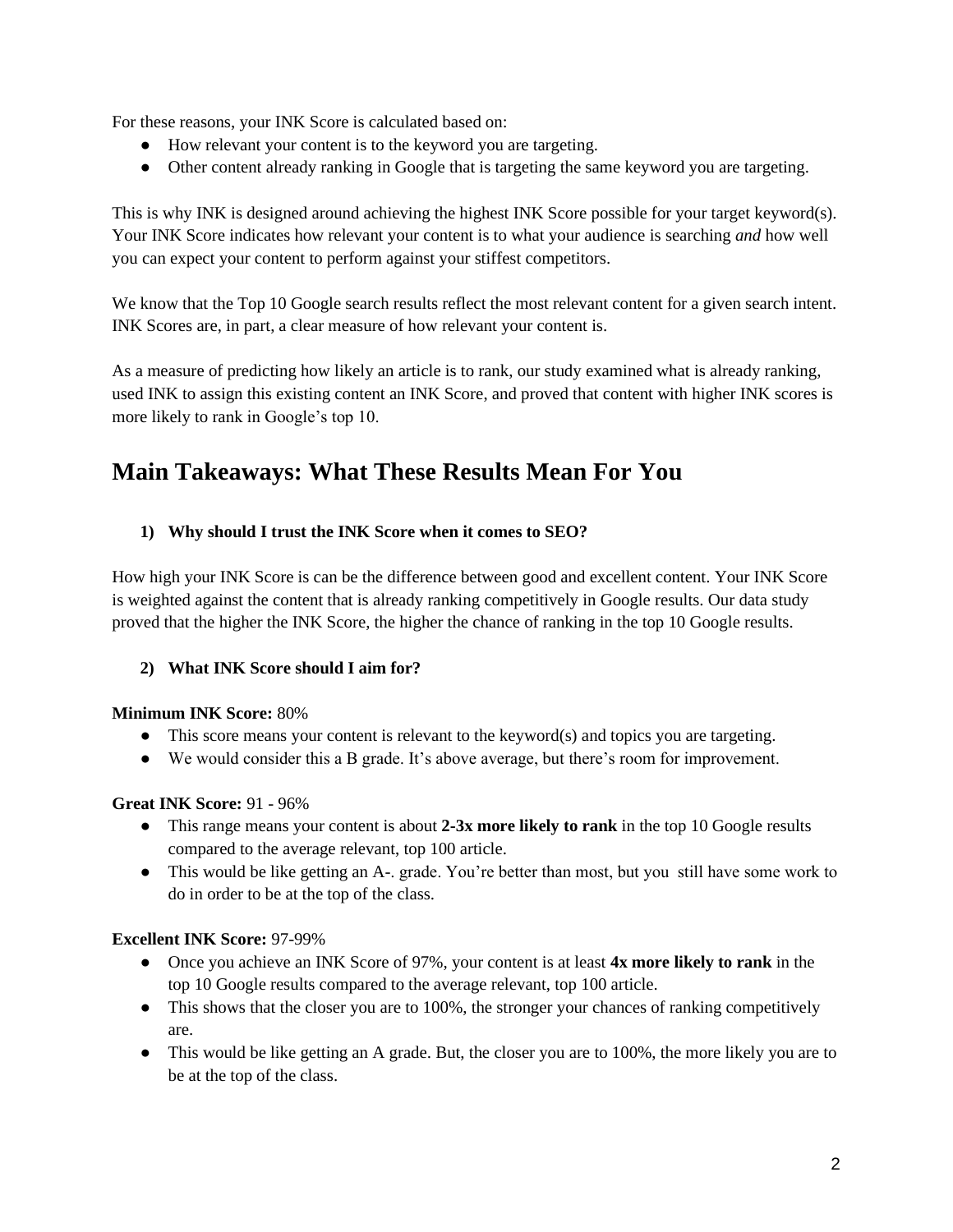#### **Ideal INK Score:** 100%

- This is the maximum INK Score.
- Once you achieve a 100% INK Score, your content is almost **4.5x more likely** to **rank** in the top 10 Google results compared to the average relevant, top 100 article.
- This score gives you the strongest chance of ranking competitively in Google results.
- $\bullet$  This would be like getting a perfect A+ grade. Being at the top of the class is very likely.

#### **3) When can I stop optimizing my content in INK?**

Achieving an INK Score of 97% and higher means your content is highly relevant to your target keyword(s) and is up to **4x** more likely to rank in the top 10 of Google results. Therefore, 97% is an outstanding target.

To go back to our school example (and what some of our teachers would say when we got a 97% but wanted a higher grade), "an A is an A is an A."

We always recommend working to achieve a score as close to 100% as possible. INK Scores closer to 100% are more than four times more likely to rank in the top 10 Google ranking positions. In the end, you'll have to strike the ideal balance between your time, effort, and your ranking potential.

That said, pushing yourself to achieve a score of 100% only helps put your content in the very best position to dominate search results. And, gives you the peace of mind of knowing your content is as optimized as possible.

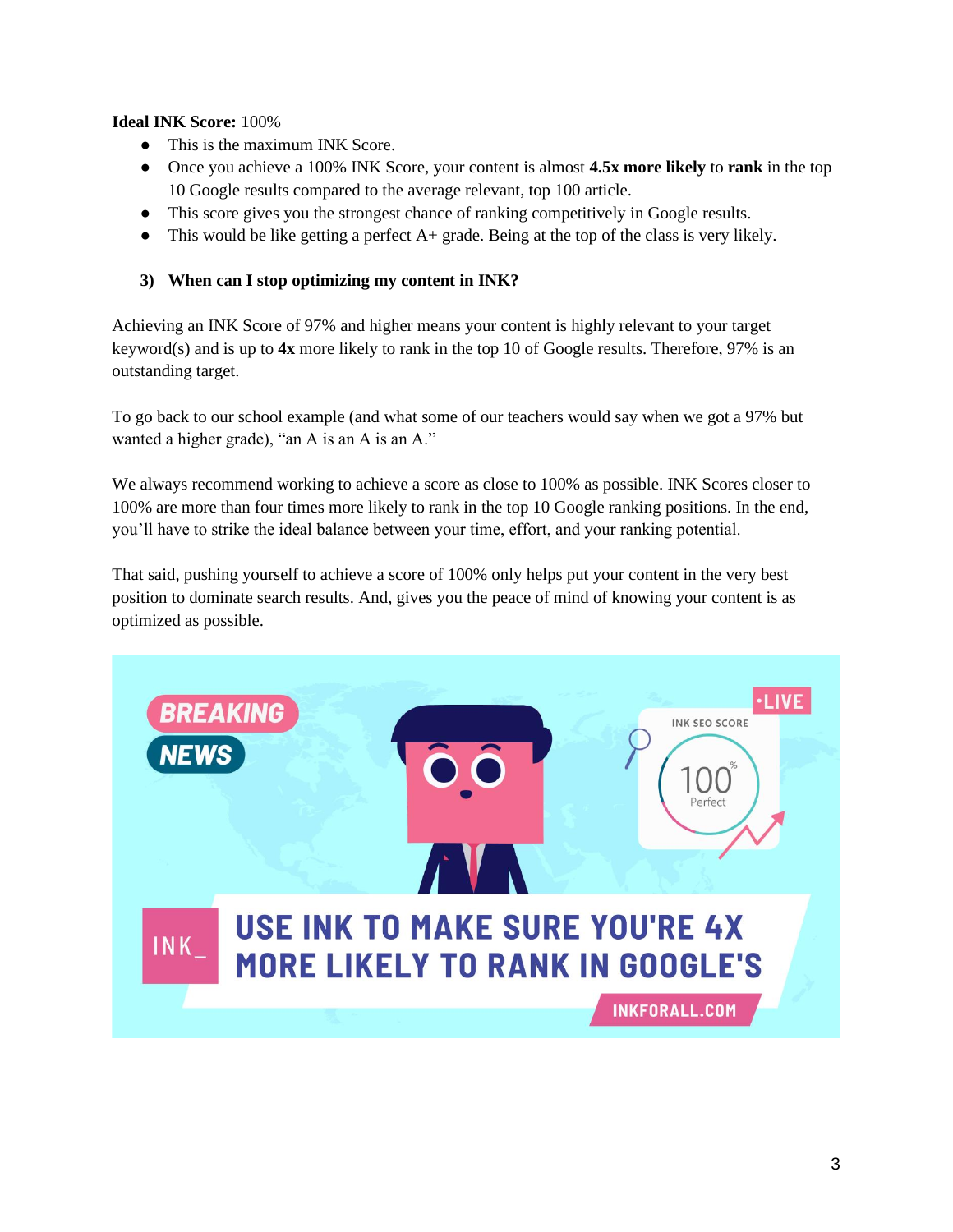# **Data Study: The Details**

In this initial data study, we tested how well INK works for SEO by comparing INK Scores with Google rank positions<sup>1</sup>.

First, we collected articles that are already live on the Internet and ranking in the top 100 of Google results.

The next sections will explain our method.

### **Dataset: What Data Did We Use and How?**

#### *Selecting the Keywords*

Google uses a search term, or keyword, to understand how relevant content is to what someone is searching. That's why you start off with keyword research and build a relevant article around your target keyword.

Just like you enter keywords into INK, and start writing, we started this study by selecting our keywords. We compiled a large set of keywords with the highest Cost Per Click, or CPC. That is because high CPCs usually mean a keyword is valuable and, therefore, more competitive.

Then, we randomly selected thousands of keywords from the CPC set. After that, we searched them on Google.

#### *Selecting the Pages to Test*

Each search returned a different number of relevant pages. While some keyword searches returned a large number of relevant pages, others returned fewer. We collected the top 100 pages for each keyword.

We extracted the text from these pages using HTML and the **newspaper3k** Python library.

#### *Grouping the Data for Accuracy*

The main goal of this study was to determine if INK Scores accurately indicate a given ranking position. In other words, we needed to understand how well INK models relevancy.

To accomplish this, we needed to use INK to score existing, real-world articles that are already ranking in Google.

What's more, we needed to use articles that INK hadn't seen before to make sure that this information was not already included in INK's relevancy model. This is because INK considers the top-ranking content in calculating the INK Score and our study used top-ranking content to assess the INK Score.

<sup>&</sup>lt;sup>1</sup> Ideally, we would publish new articles. Then, we would track their performance to understand if their Google ranking positions improve as their INK Scores increase. We would also consider other ranking factors like Domain Authority, Site Speed, and more. We aim to conduct a follow-up study that does just that.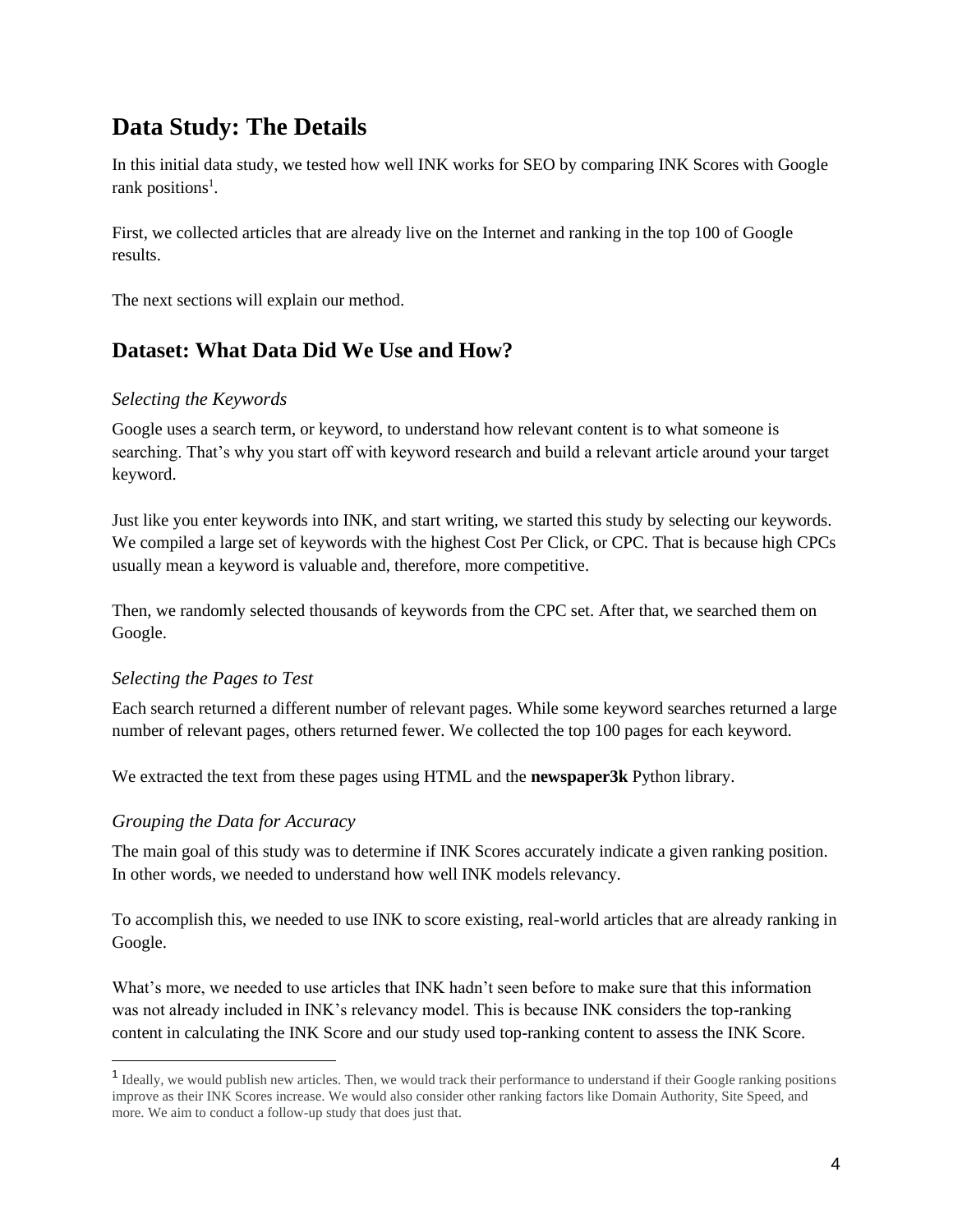Otherwise, we risked overfitting. In statistics, overfitting occurs when the model fits the data too closely.

Specifically, the risk was that INK might be good at predicting a ranking position for only a certain data group and not a random, unknown article. After all, the point of the study was to see how well INK Scores accurately correlate with a given ranking position for any article, not just the articles it's already been exposed to.

Therefore, to eliminate the risk of overfitting and ensure fairness, we split the pages into a Train Group and a Control Group. Each group covered pages in different ranking positions.

Then, we further refined the data by filtering the pages for any errors. For instance, some pages did not have any content. This was due to an extraction error. So, we filtered these pages out of the dataset.

Next, we calculated the INK Score for all pages in the Control Group.

Click [here](https://drive.google.com/open?id=1SmuCBMcGy2asJ6oWkVMRMdfnMCe9jG17) to check out our dataset.

### **Analysis: How Did We Analyze The Data?**

We started by comparing an article's INK Score with the article's Google ranking position.

We created the following graph of the pages in the control group (Img. 1) to help illustrate this relationship. The vertical Y-axis represents an article's average INK Score. The horizontal X-axis represents an article's position in Google at the time of the study. Then, we plotted points:

#### **Figure 1**

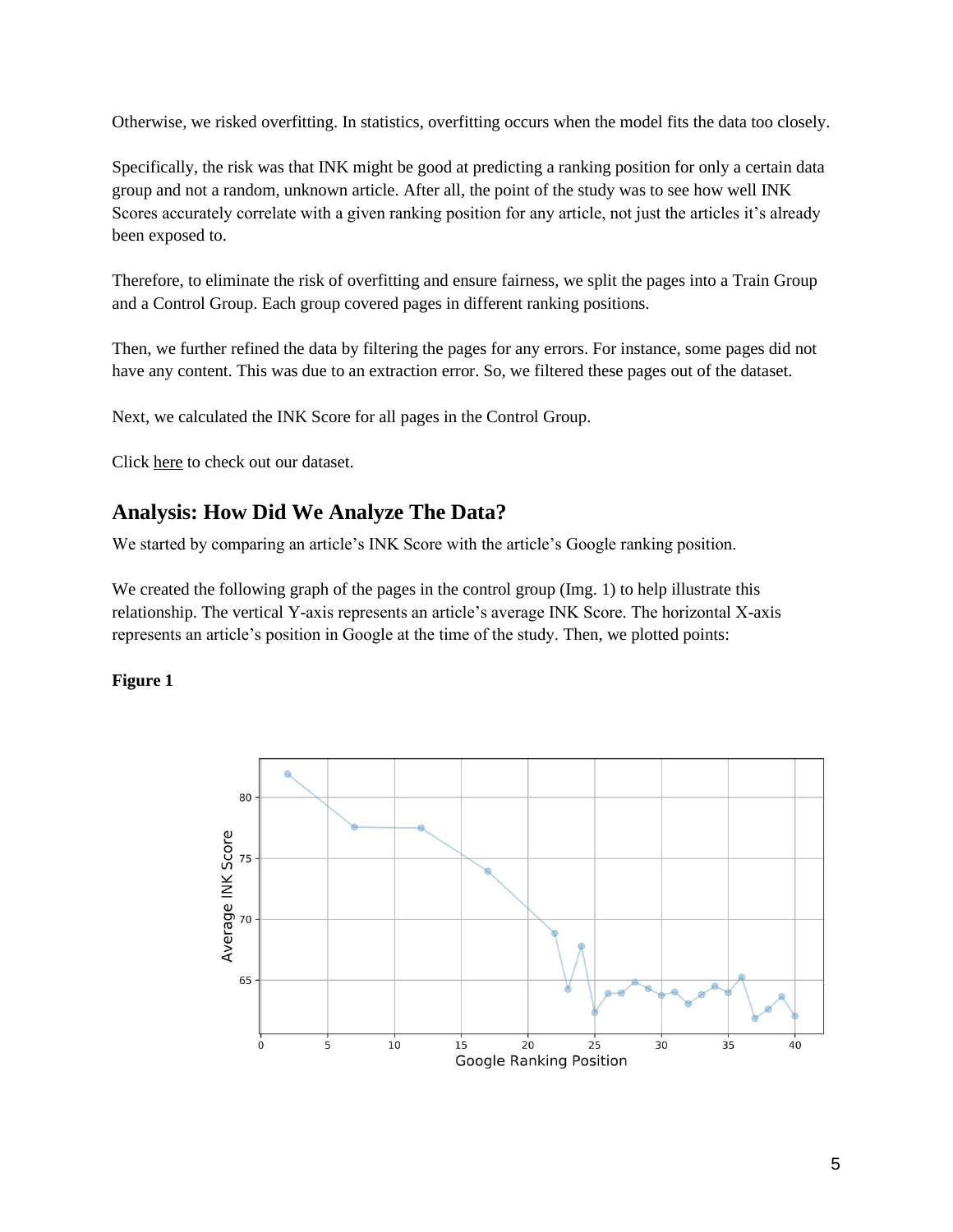The graph shows that articles ranking in the top 10 Google positions had an average INK Score of around 80%. The graph also shows a decreasing trend for the top 20 pages.

This shows a clear relationship between an article's INK Score and Google ranking position.

As a result, this shows that the higher the INK Score, the higher the article's chances of ranking competitively in Google results.

#### *Using Spearman's Rank Correlation*

To get a bit more technical, this relationship is an example of Spearman's Rank Correlation. [Spearman's](http://sites.utexas.edu/sos/guided/inferential/numeric/bivariate/rankcor/)  [Rank Correlation](http://sites.utexas.edu/sos/guided/inferential/numeric/bivariate/rankcor/) is a measure of the statistical dependence present between the rankings of two variables.

The absolute value of the mean Spearman Rank Correlation<sup>2</sup> between an article's INK Score rank and its Google rank turned out to be: 0.173.

By itself, this value does not mean much. However, this number is much more meaningful when compared to other factors known to influence ranking position. For example, [this research](https://moz.com/search-ranking-factors/correlations) outlines several other content-based factors that have a maximal correlation of 0.125. Domain Authority has a correlation of 0.25.

It's worth noting that the above study is from 2015; therefore, it considers a different time frame than ours. Furthermore, the results of that study were obtained with data that differs from ours. However, it is still worthwhile to compare INK with other influential ranking factors.

#### *Establishing a Distribution Pattern for Relevant vs. Irrelevant Content*

How can INK tell the difference between the *most* relevant content, relevant content, and content that is *not* relevant for a given keyword?

What is the range of INK Scores for the *most* relevant content for a given search intent? And for relevant content? Or, what about content that is *not* relevant?

To answer these questions, we examined the distribution of INK Scores within each of these three groups:

- 1. **Most Relevant Content**: the top 10 pages
- 2. **Relevant Content**: the top 40 pages
- 3. **Irrelevant Content**: pages resulting from searching keywords that differed from the keywords used in Groups 1 and 2

<sup>&</sup>lt;sup>2</sup> First, we calculated the Spearman Rank Correlation of INK Scores with Google ranking positions for the top 40 pages. Then, we took the average of this value for all keywords.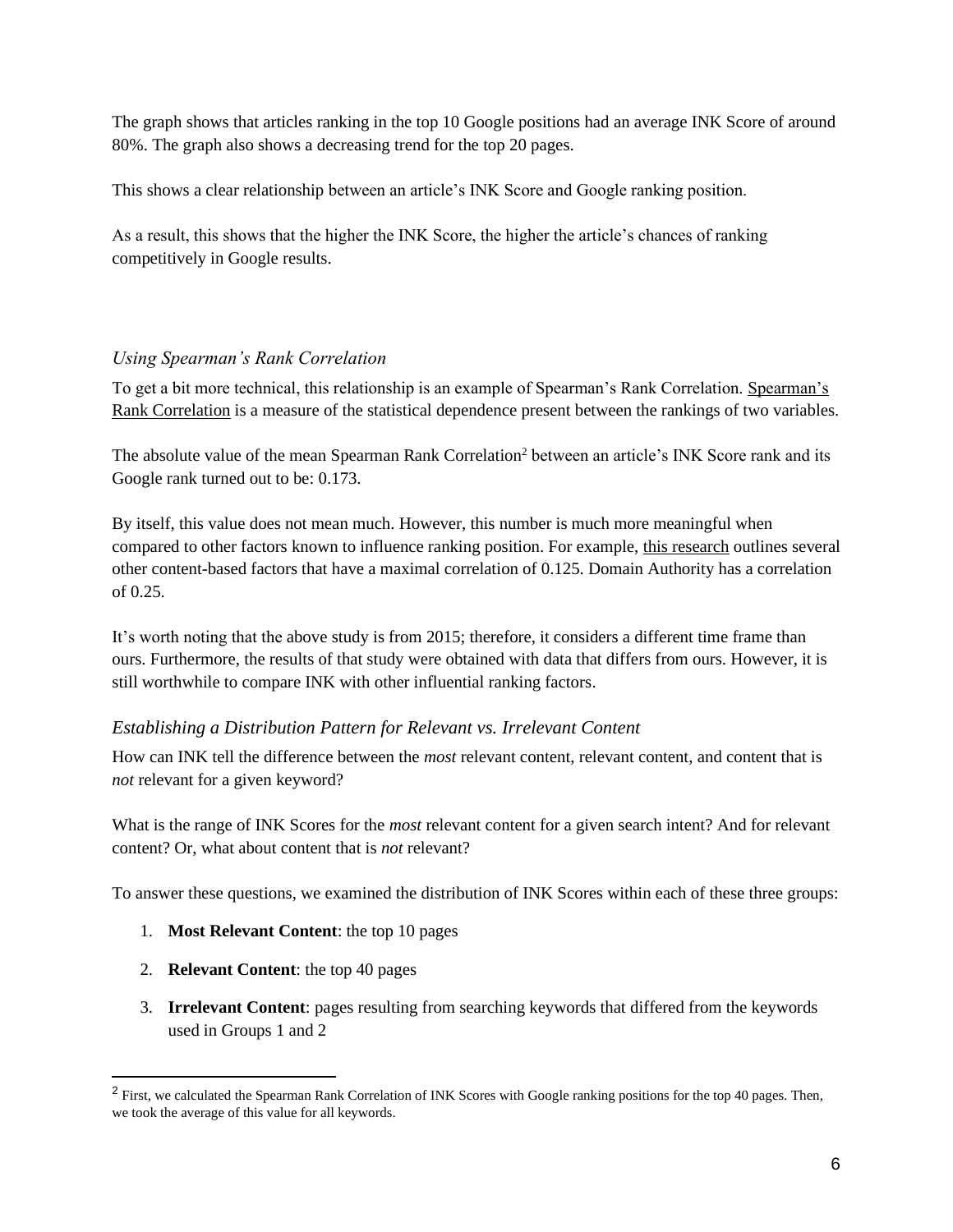#### **Figure 2**



The above box plots (Img. 2) show the range of INK Scores for each of the three categories of content:

- 1. **Top 10 Pages:** The first box shows that the most relevant content had a range of INK Scores from about 80% to 100%. The orange line represents a median score of around 90%.
- 2. **Top 40 Pages:** The second box shows that relevant content had a range of INK Scores from about 50% to 90%. The orange line represents a median score of around 80%.
- 3. **Not Relevant:** The third box shows that content that is not relevant to the search intent had a range of INK Scores from about 0% to 40%. The orange level represents a median score of around 30%.

The box plots show that the INK Scores differ significantly for each of the three groups of content. Furthermore, it's clear that INK Scores concentrate at the bottom of the not relevant content box plot.

This means that INK is able to tell the difference between content that is relevant and content that is not relevant, and score it accordingly. This also shows that there is a clear relationship of how relevant content is to a search term and how well it ranks in Google.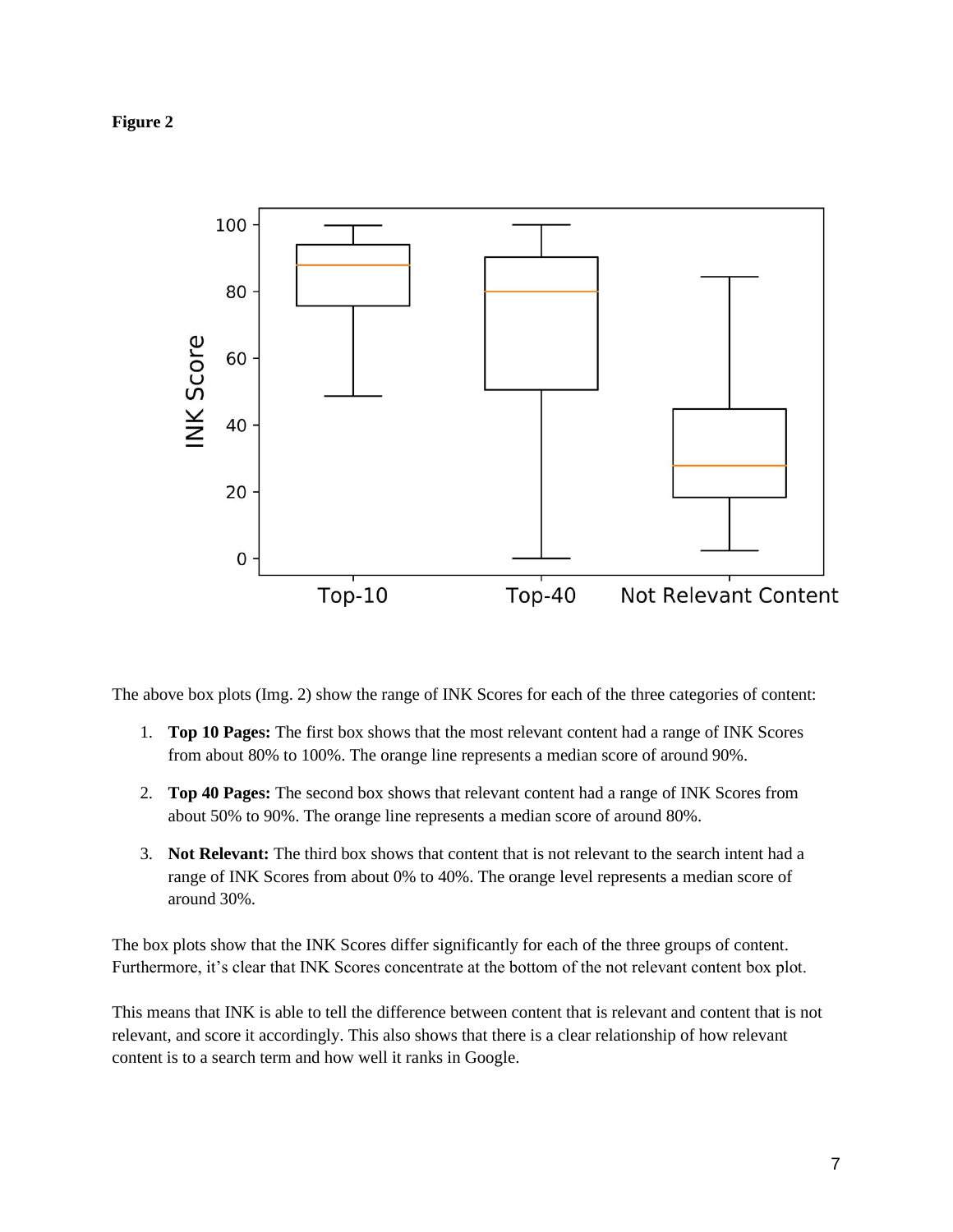#### *Understanding Content's Probability of Ranking in the Top 10*

The below graph shows the probability of ranking among the top 100 Google ranking positions for a range of INK Scores<sup>3</sup>:



#### **Figure 3**

The vertical Y-axis represents a page's probability of ranking in the top 10 Google search results.

The horizontal X-axis represents the range of possible INK Scores that a page can achieve.

The red line represents the base probability. This means that all content has a 10% probability of ranking in the top 10.

On the other hand, the blue line shows the content's probability of ranking in the Top 10 based on what INK Score the content has.

These data show that random content in the top 100 Google ranking positions has a 10% chance of ranking in the top 10 search results. Top 10 positions are out of 100, so 100 divided by 10 equals 10.

However, the data also show that using INK and:

- Achieving an INK Score from 60% to 80% gives the content a 10% chance of ranking in the top 10 Google results.
- Achieving an INK Score of 90% makes the content 20% more likely to rank in the top 10 Google results.

<sup>&</sup>lt;sup>3</sup> To collect these data, we used real web pages. We recorded their positions in SERP and their INK Scores. Then, we used Bayes Theorem to calculate the likelihood that arbitrary pages from the top 100 rank in the top 10 given their INK Score.